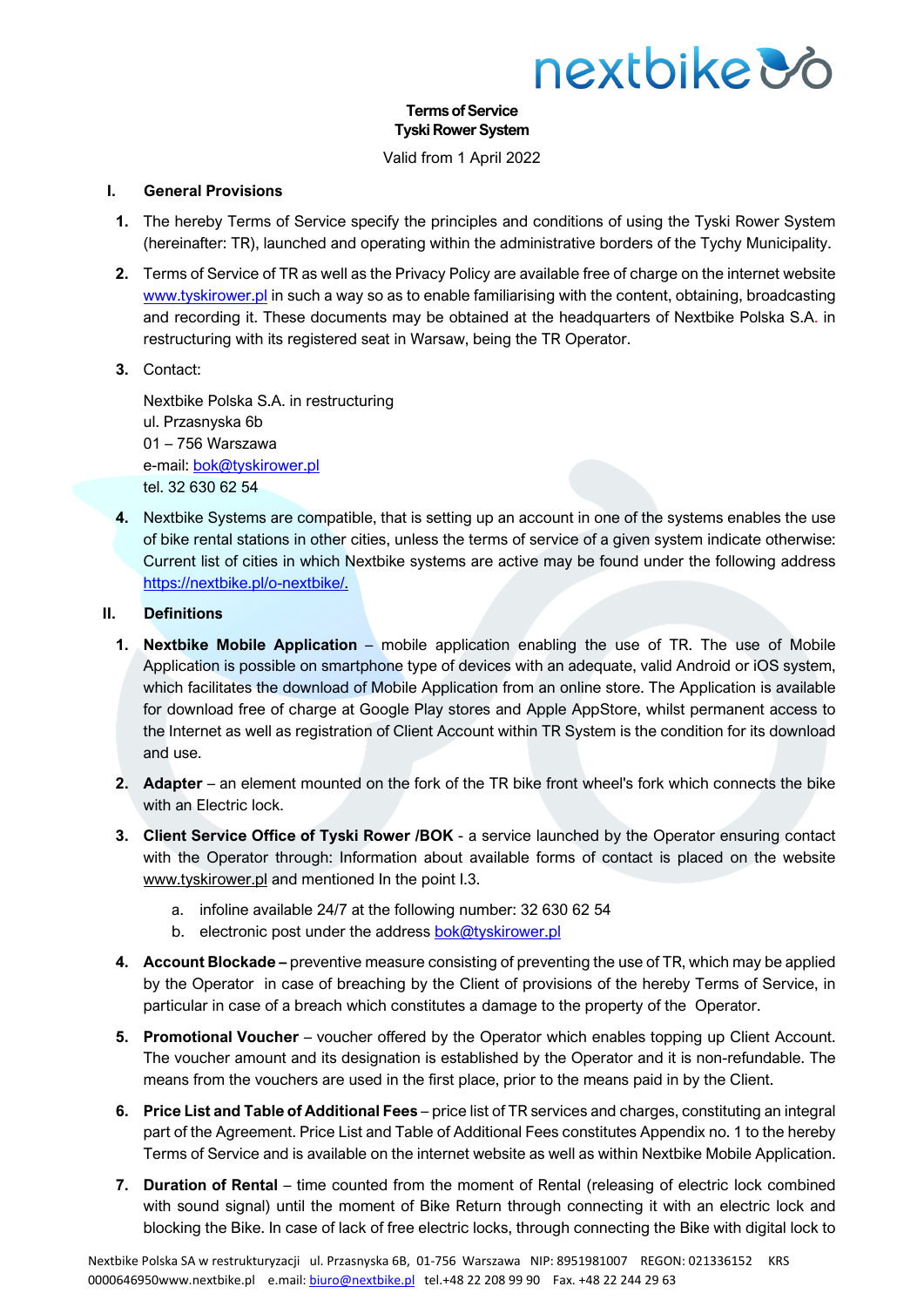the stand or to another Bike located at TR Station. After the code lock is locked, the Bicycle Rental should be terminated by means of the Terminal, the Mobile Application or by contacting BOK. Sole connecting the Bike does not signify its Return.

nextbike &

- **8. Electric lock –** mechanism which releases/blocks TR Bikes in the docking station. Electric lock constitutes an integral part of each stand at the Station of TR Bikes. Its automatic closure and blockade of a Bike is combined with a sound signal.
- **9. Client Identifier –** individual number assigned to a Client, corresponding to the number of the mobile phone indicated during registration and a 6-digit PIN number. Any RFID proximity card may also constitute an identifier. Details on registration and Client IDs have been specified in Chapter VI. Registration.
- **10. Client/ User** any natural person, participant of the TR System who has accepted the Terms of Service and carried out registration in the TR System as well as concluded Agreement with the Operator.
- 11. Client Account/Account personal Client Account created during registration for the purposes of using TR System as well as charging fees in line with Appendix no. 1 to the Terms of Service. The Client may link compatible cards and mobile devices with his or her account at TR, in accordance with RFID standard, facilitating the process of Bike Rental.
- **12. Cost of repairs** cost calculated by the Operator in relation to the damage of a Bike, based on the price list constituting Appendix no. 2 to the hereby Terms of Service.
- **13. Top up amount** payment of the minimum of 1 PLN submitted towards Rentals onto Client Account.
- **14. Minimum Account balance** minimum balance which a Client ought to have in order to be entitled to a Bike Rental.
- **15. Non-authorized ride**  use of a bike without bike rental registered on Client Account.
- **16. Operator** company Nextbike Polska S.A. in restructuring realizing the service of TR maintenance with its registered seat at Ul. Przasnyska 6b, 01-756 Warszawa, entered into the Register of Entrepreneurs of the National Court Register, maintained by the District Court for the city of Warsaw in Warsaw, XII Economic Department of the National Court Register under the following numbers: KRS 0000646950, REGON 021336152, NIP 8951981007
- **17. Initial fee** amount for the registration in TR System, paid by the Client in relation to the registration and account activation in TR. The level of initial fee has been defined in Appendix no. 1. It will be set off against further rental fees.
- **18. Privacy Policy** separate document to the document of Terms of Service, which specifies the conditions for the processing of Client personal data by the Operator. Privacy Policy is available under the link [https://tyskirower.pl/polityka-prywatnosci/.](https://tyskirower.pl/polityka-prywatnosci/)
- **19. Explanatory proceeding –** a set of actions undertaken by the Operator, targeted at establishing the circumstances and events occurring in relation to the use of bikes, in particular, those related to breaching of the Terms of Service, accidents and collisions or damages to the property of the Operator.
- **20. Terms of Service** the hereby Terms of Service shall define the principles and conditions of availing of the TR System, and in particular, conditions, scope of rights and obligations and responsibility of persons who avail of the possibility of renting bikes in the TR System.
- **21. Children Bike 6+** bike equipped in wheel rims in the size of 20 inches, designated for the use by one child at a time who is above 6 years old and who has a minimum height of 120 cm and body weight up to 60 kg. The use of Children Bikes may occur exclusively under supervision of legal guardians.
- **22. Standard Bike** basic type of a bike made available within TR by the Operator and within the system of the following cities, listed on the page [https://nextbike.pl/lista-miast-kompatybilnych-w-ramach](https://nextbike.pl/lista-miast-kompatybilnych-w-ramach-porozumienia-z-gornoslasko-zaglebiowska-metropolia-gzm)[porozumienia-z-gornoslasko-zaglebiowska-metropolia-gzm,](https://nextbike.pl/lista-miast-kompatybilnych-w-ramach-porozumienia-z-gornoslasko-zaglebiowska-metropolia-gzm) which is not a bike of the following types: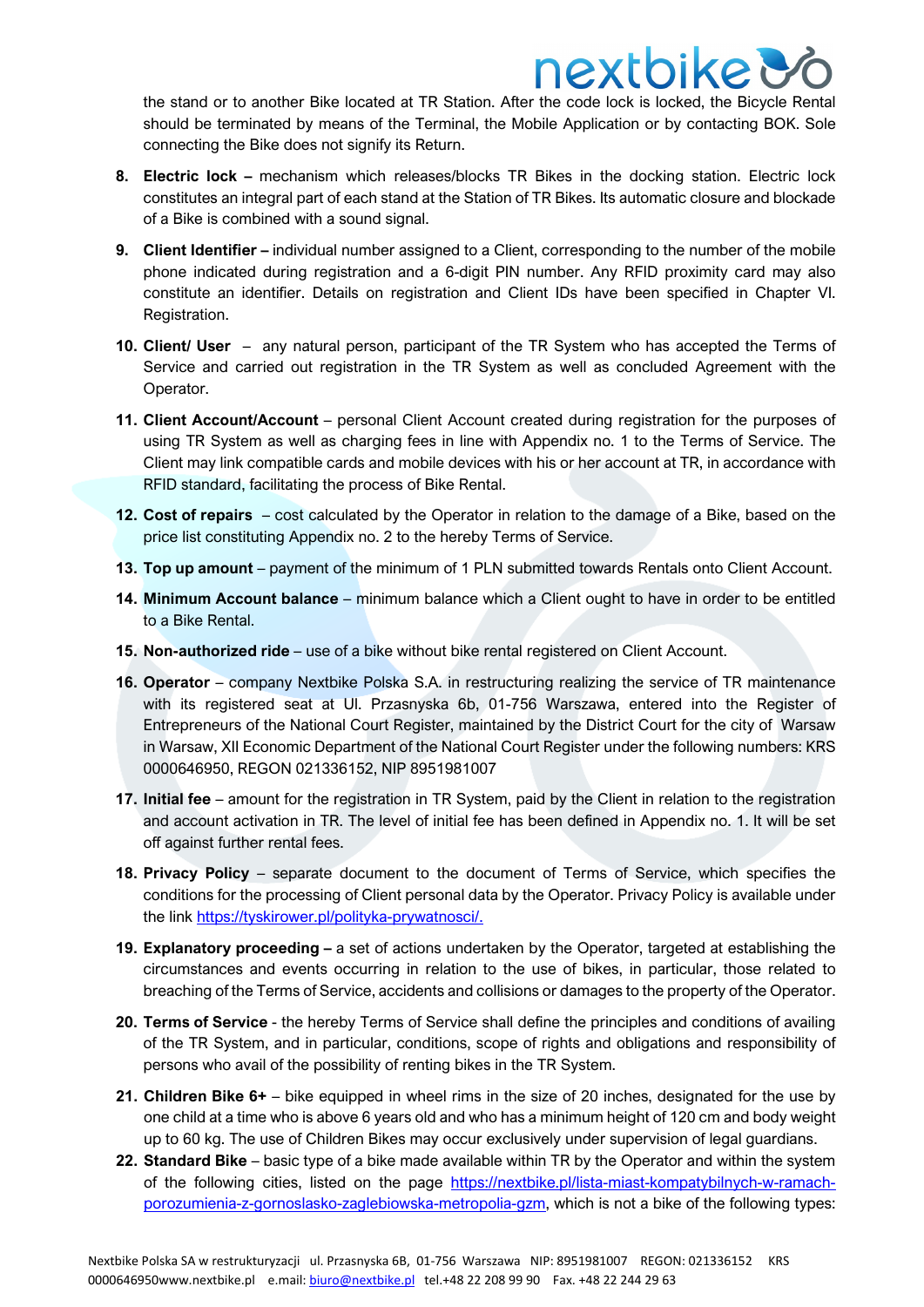cargo (family/goods), children, tandem, three-wheeled (two wheels at the back), with child seat.

Bikes of this type are designated for use by one person who completed the age of 13 and is above 150 cm tall. Bikes of this type have wheels with rims measuring 26 inches and their load capacity amounts to 120 kg. They are equipped in a basket with a deadweight of maximum 5 kg.

- **23. Standard bike with a child seat -** a Standard bike equipped with a seat designed for transporting children with a body weight of 9 to 22 kg, who are able to sit without assistance at least for the intended duration of the bike ride. Transporting a child in a child safety seat could be used only under the control of a legal guardian. Details of the use of a Bike with a child seat are available in Annex 3 to the Regulations.
- **24. Tricycle Bike** a bicycle designed for one person with difficulties in maintaining balance. Provides stable ride.
- **25. Tandem type of bike** bikes designated for use by two persons with a total weight up to 227 kg. Equipped in a grip which serves the purpose of carrying solely beverages.
- **26. TR Service** actions performed by the Operator in relation to the exploitation, repairs and maintenance of the TR System.
- **27. TR Station** location of Rental and Return of TR Bikes by Clients by means of bike stands, marked with TR symbols on the Terminal.. Information about locations of the TR stations may be found on the internet website as well as in the Mobile Application.
- **28. User Zone** administrative borders of the Tychy Municipality.

For Standard Bikes the Operator expands the User Zone to the administrative borders of the following cities listed on the page [https://nextbike.pl/lista-miast-kompatybilnych-w-ramach-porozumienia-z](https://nextbike.pl/lista-miast-kompatybilnych-w-ramach-porozumienia-z-gornoslasko-zaglebiowska-metropolia-gzm)[gornoslasko-zaglebiowska-metropolia-gzm](https://nextbike.pl/lista-miast-kompatybilnych-w-ramach-porozumienia-z-gornoslasko-zaglebiowska-metropolia-gzm) and allows for the possibility of commuting in between them.

- **29. Website** internet website launched by the Operator, [www.tyskirower.pl,](http://www.tyskirower.pl/) which contains all necessary data for the commencement and subsequent use of the TR system.
- **30. Tyski Rower System / TR** system of Bike rental stations launched by the Operator, which includes, in particular, Bikes, technical infrastructure, software and devices which enable Rental and Return of Bikes.
- **31. Terminal** device designated, among others: for registering Clients in the TR System, Rental and Return of Bikes.
- **32. Agreement**  Agreement between the Client and the Operator which establishes mutual rights and obligations specified in the Terms of Service. It is considered that the Agreement containing the provisions of the hereby Terms of Service shall be automatically concluded at the time of Registration of the Client within the TR system, subject to submission by the Client of declaration of acceptance of Terms of Service, indication upon registering of personal data and making of Initial Fee. Personal Data Controller shall be Nextbike Polska S.A.
- **33. Bike Rental/ Rental** unblocking of the Bike by means of Client Identifier or via another method as specified in Clause VI.5 in order to commence a journey. Rental process is specified in detail in Clause VII. of the Terms of Service.
- **34. Digital lock / clamp** additional line designated for securing the Bike. It comprises an accessory of every Bike.
- **35. Bike Return/Return** returning a Bike to any TR Station through placing the adapter inside the Electric lock. The process of Return is specified in Clause IX of the Terms of Service. Sole securing of the Bike by means of a clamp shall not be understood as its Return.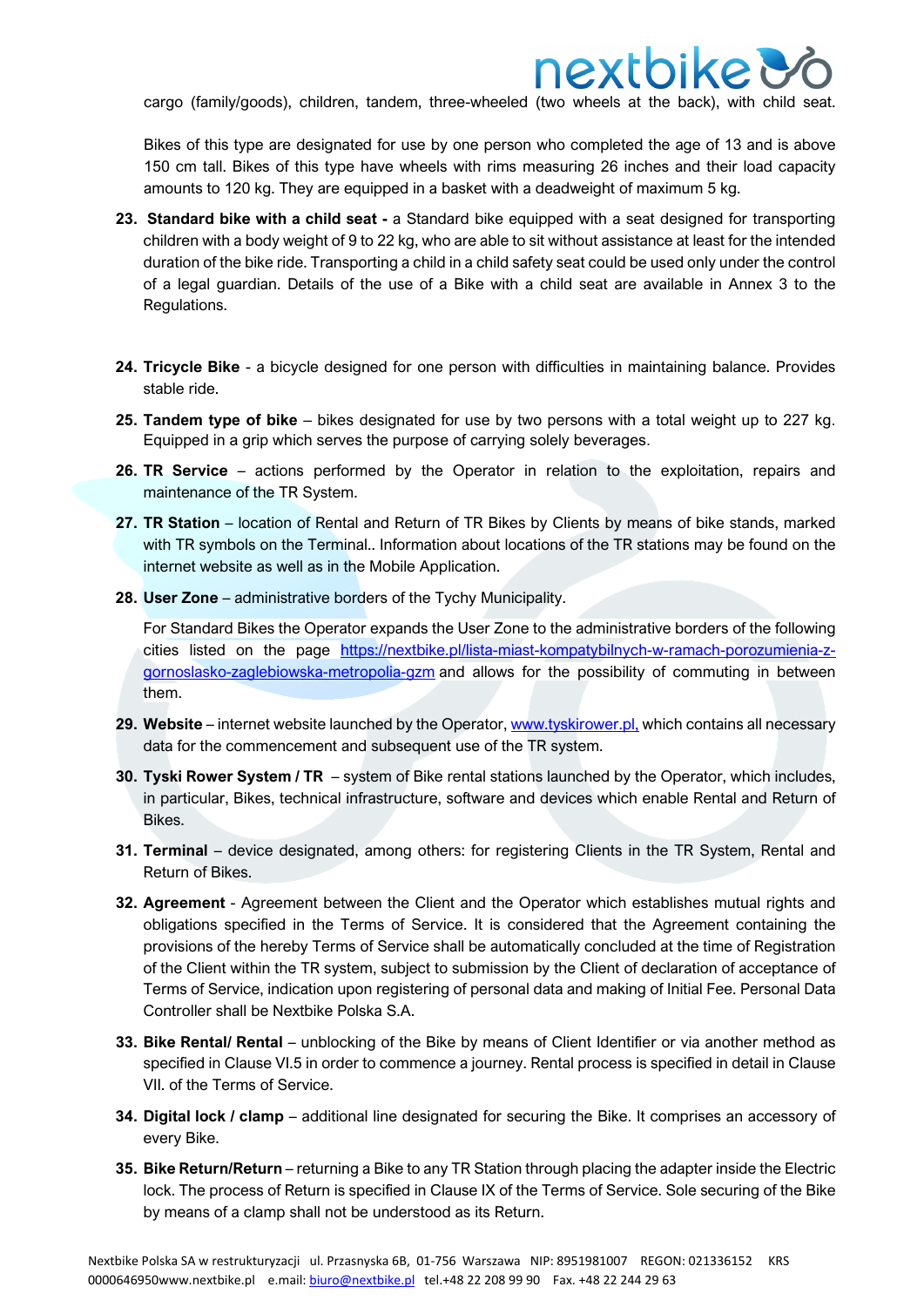In case of Standard Bikes the Operator provides for the possibility of Returning the Standard Bike at the stations within administrative borders of the following cities: listed on the page [https://nextbike.pl/lista-miast-kompatybilnych-w-ramach-porozumienia-z-gornoslasko](https://nextbike.pl/lista-miast-kompatybilnych-w-ramach-porozumienia-z-gornoslasko-zaglebiowska-metropolia-gzm)[zaglebiowska-metropolia-gzm.](https://nextbike.pl/lista-miast-kompatybilnych-w-ramach-porozumienia-z-gornoslasko-zaglebiowska-metropolia-gzm)

#### **III. General rules of using the Tyski Rower System.**

- **1.** The Client may register one account within the TR System.
- **2.** The condition for the use of TR System is the submission by the Client of the required personal data upon registration, the acceptance of conditions defined in the hereby Terms of Service, as well as payment of initial fee and clicking on the activation link. The condition for the use of TR is, furthermore, maintenance of a minimum top up level on the Client Account during the time of each rental, in the amount of no less than 10 PLN (in words: ten zloty).
- **3.** Persons who are above 13 years of age but did not complete 18 years of age (further referred to as Minors) may avail of TR System subject to the consent of their Parent or Legal Guardian. Such parent or legal guardian bears responsibility on account of any potential damages which may occur, in particular in relation to the non-execution or incorrect execution of the Agreement and they undertake to cover ongoing commitments specified in Appendix no. 1 and Appendix no. 2. It is required that consent of at least one of the parents or legal guardians for the use of Account by a minor is submitted to the Operator:
	- a. in the form of a scanned letter via electronic means to the address: [bok@tyskirower.pl,](mailto:bok@tyskirower.pl)
	- b. via registered letter sent to the address of the Operator,
	- c. submitted in person at the headquarters of the Operator,

The consent should include:

- d. telephone number of the minor on which the Account is registered,
- e. first name and surname of the parent or legal guardian,
- f. consent for the use of TR System by the minor,
- g. first name and surname of the minor,
- h. date of birth of the minor,
- i. handwritten signature of the parent or legal guardian,
- j. date and place of granting the consent.

Sample consent may be found at [www.tyskirower.pl](http://www.tyskirower.pl/)

- **4.** Minors below 13 years of age may use the bikes solely under supervision of their parent or legal guardian.
- **5.** The Client may rent up to four Bikes simultaneously.
- **6.** The use of Rented Bikes is permitted within the User Zone, subject to the provisions of Clause VII.9 of the hereby Terms of Service.
- **7.** The use of TR Bike System may take place solely and exclusively for non-commercial purposes under the pain of calculating additional fees in accordance with the provisions of Appendix no. 1.
- **8.** Parties to the Agreement undertake to mutually inform each other of any changes to addresses or other data identifying them, indicated during registration in the system.

#### **IV. Responsibility and commitment**

- **1.** The Operator realizes services related to the maintenance of TR System and bears responsibility for its proper functioning.
- **2.** The Operator shall not bear responsibility for any direct or follow up damages as well as lost benefits caused as a result of improper performance of the Agreement by the Client, or for any other damages for which the Client is responsible, with the exclusion of damages caused by the Operator purposefully.
- **3.** The Client undertakes to comply with the terms of the Regulations, in particular to make the agreed payment and use the Bike in accordance with the principles set out in the Regulations.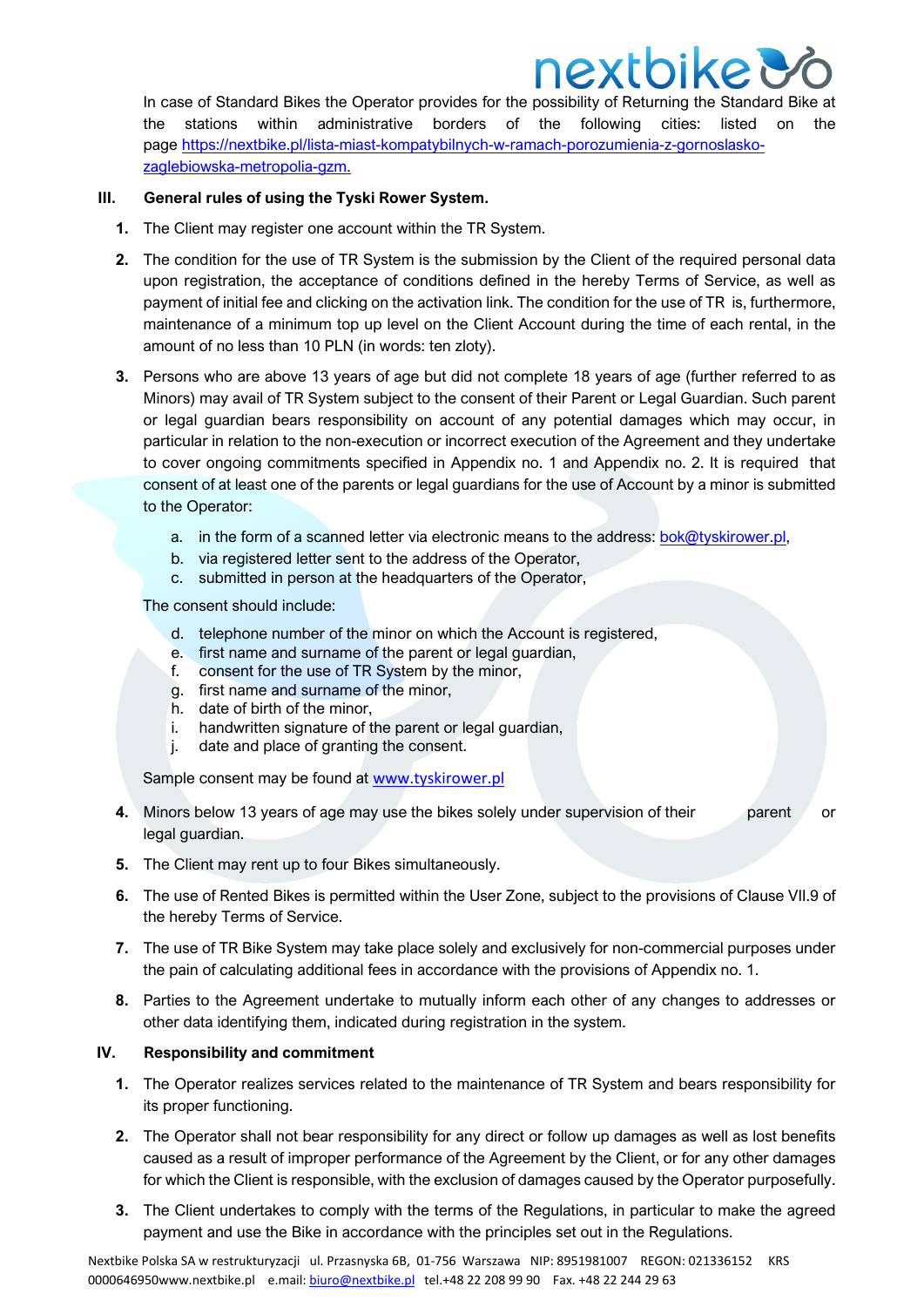- **4.** The Client is required to protect the login data from being obtained by third parties and may be charged for the use of the service by persons who obtained his login details through his fault.
- **5.** The Client is responsible for the use of the Bike in accordance with its designation and in line with the provisions of the Terms of Service as well as the applicable law. In the event of non-compliance with the conditions contained within the Terms of Service, the Operator shall be entitled to block the Client's account and/or charge him/her with additional fees in accordance with Appendix no. 1. Detailed conditions related to such blocking have been specified in Clause XI of the hereby Terms of Service.
- **6.** The Client shall be responsible for all damages and demolitions stemming from non-compliance with the Terms of Service. The Client may be charged with costs of repair of such damages, including the cost of bike restoration specified in Appendix no. 1 Price list and Table of Additional Fees and Appendix no. 2 Costs of repair and restoring of a bike in TR System. The Operator shall submit an adequate receipt or VAT invoice to the Client for completion of the necessary repair works.
- **7.** The Client bears full and total responsibility and undertakes to cover any tickets, fines, fees etc. obtained by the Client, related to the use of the Bike and imposed on them out of their own fault. The Client shall not bear any responsibility for tickets, fees etc. which have been imposed on them and which stem from the Operator's fault.
- **8.** Bikes are a supplementation of urban means of transport. It is not permitted to use TR Bikes for mountain trips, jumps, stunts. Racing and using the Bike in order to pull or push anything is forbidden. Carrying luggage is allowed solely by means of a basket designated for this purpose; it is not permitted to hang anything on the bike frame or on any other bike elements.
- **9.** The use of TR System Bikes by persons under the influence of alcohol or other narcotic substances, psychotropic substances or equivalents in the meaning of provisions on counteracting drug addictions; strong anti-allergic drugs, other medicines which by definition are forbidden or recommend not to be applied for drivers of any vehicles, is forbidden.
- **10.** Transport of TR Bikes by means of vehicles and other means of transport owned by private persons is forbidden. The Operator reserves the right to remove inadequate protections applied by the Client.
- **11.** The use of any protection which is not a standard TR System element in order to immobilize a bike is forbidden. The Operator reserves the right to remove inadequate protections applied by the Client under the pain of charging additional fee in accordance with Appendix no. 1.
- **12.** The Client is responsible for the Bike he or she rents from the moment of Rental to the moment of Return. Non-authorized rides shall result in calculating fees in accordance with Appendix no. 1.
- **13.** In case of lack of return of a Bike due to any reason, including also in case of its loss or theft, the Client shall be burdened with a contractual penalty in accordance with Appendix no. 1 for each lost Bike.
- **14.** The Client undertakes to return the bike in the same state as it was in at the time of Rental. In particular, the Client is obliged to undertake actions targeted at preventing staining of the bike or occurrence of any damages outside of the standard use as well as theft of the rented Bike.
- **15.** In case of theft of the Bicycle during the Rental Time, the Client is obliged to notify the Client Service Centre/BOK immediately after noticing the event.
- **16.** In case of improper Bike Return out of the Client's fault, the Client bears costs of its further rental and is responsible for any potential theft or damage. In case of difficulties with returning the bicycle, the Client is obliged to contact BOK.

#### **V. Payments.**

- **1.** Fees within the TR System are calculated according to the rates specified in Appendix no. 1 Pricelist and Table of Additional Fees, available on the website, within the Mobile Application and at BOK. The basis for calculating the fee for the use of a Bike is the Duration of Rental.
- **2.** Payment for services and products offered within the TR system may be conducted through: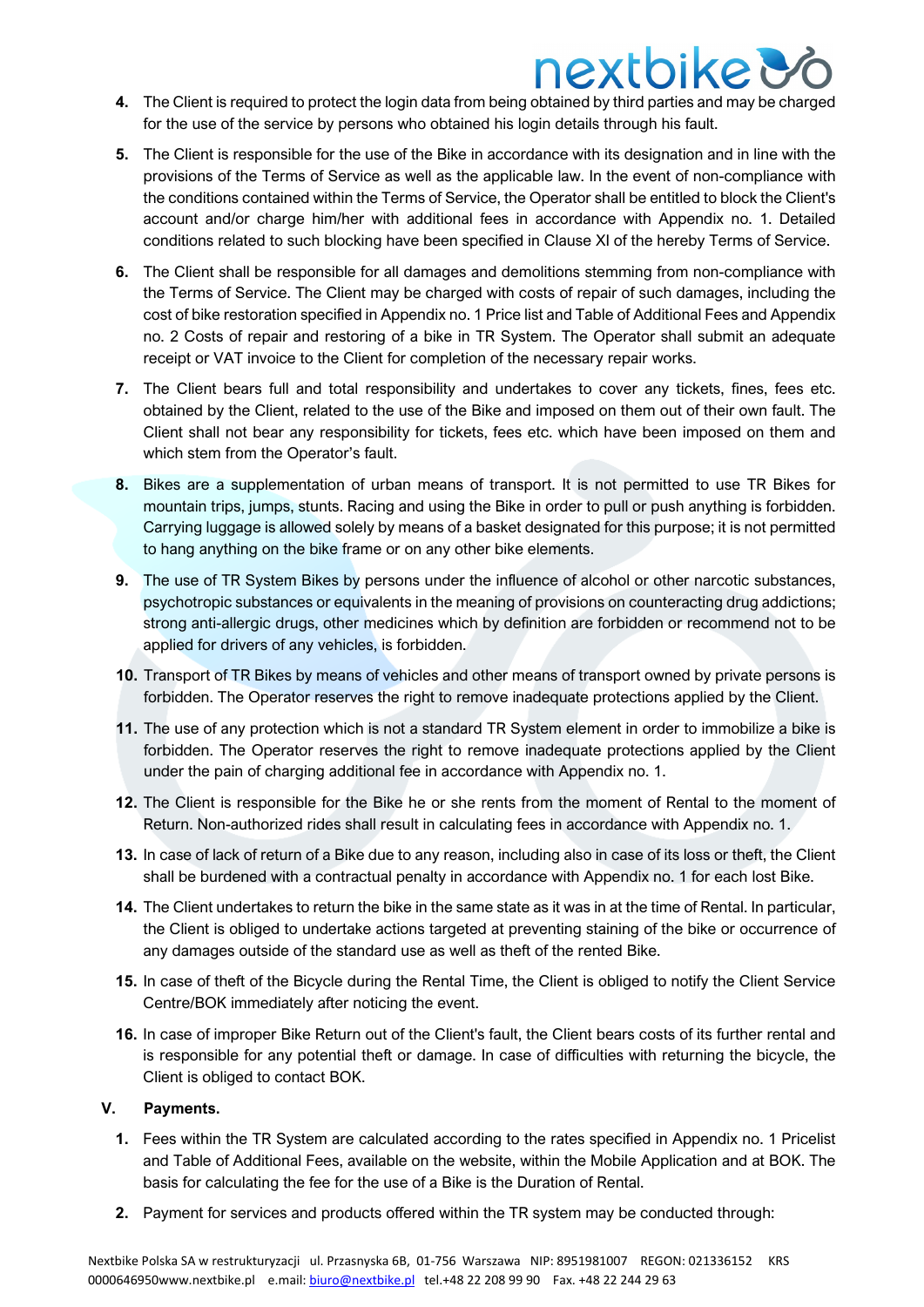- a. the use of payment cards,
- b. online payments available after logging in onto the website, to one's Client Account,
- c. payment form, realized at a post-office or at a bank, generated by the payment operator. The form is available upon logging in on the website, within Client Account,
- d. through authorizing the TR System Operator to charge one's credit or debit card with all calculated fees, including also the amounts payable in relation to each delayed return, fees on account of damages, theft or loss of Bike/Bikes.
- **3.** Information on payment cards is processed by an external service provider and is not stored or available to the Operator.
- **4.** All payments are transferred to the Operator's account.
- **5.** At Client request, the Operator shall provide the Client with a VAT invoice. For this purpose, the Client shall contact the Operator by e-mail to the e-mail address of the Operator in order to indicate the data necessary to issue a VAT invoice.
- **6.** If the charged fees exceed the funds available, the Client is obliged to top up his/her Account at least to a balance equal to PLN 0 within 7 working days. In case of failure to settle overdue payments, the Operator reserves the right to commence adequate legal steps against the Client, targeted at obtaining the payment on account of the realized Agreement, which results in the blocking of Account until the time of payment of receivables. The Operator shall be entitled to charge statutory interest on any delays in payments of amounts due from the date of their maturity until the factual day of performing payments in the full amount.
- **7.** In case if the Client remains in arrears with payments towards the Operator, the Operator reserves the right to pass the information on overdue amounts to entities indicated by appropriate provisions of law. The Client acknowledges that TR Operator is entitled to transfer the overdue receivables towards the Client, stemming from the Agreement concluded with him, onto third parties, which will entitle these third parties to pursue the said receivables from the Client. The Operator realizes services related to the maintenance of TR System and bears responsibility for its proper functioning.
- **8.** Reimbursement of payments made for Rentals may be performed post termination of the Agreement. During the term of Agreement with TR Operator, no payments for Rentals (top-up amounts) can be subject to reimbursements.
- **9.** The amount of the Promotional Voucher that credited the Client's Account is not refundable. It is used before the funds paid by the Client. Details of the amount, validity period and the reason for awarding a Promotional Voucher are set out in the current promotional terms and conditions available on the Website.

#### **VI. Registration.**

- **1.** A necessary condition for using the TR System is prior registration of the Client in the System and payment of the Initial Fees.
- **2.** Registration can be done through:
	- a. Website,
	- b. Mobile application,
	- c. Terminal,
- **3.** During the registration process according to Clause VI.2.a,b,d the following personal data is required:
	- a. Mobile phone number,
	- b. first name and surname,
	- c. contact address, that is city, street including flat/house number, postal code, country,
	- d. Email address,
	- e. PESEL number.

One ought to also indicate at least the information regarding Client's acknowledgement and acceptance of the Terms of Service of TR and the Privacy Policy of the Operator.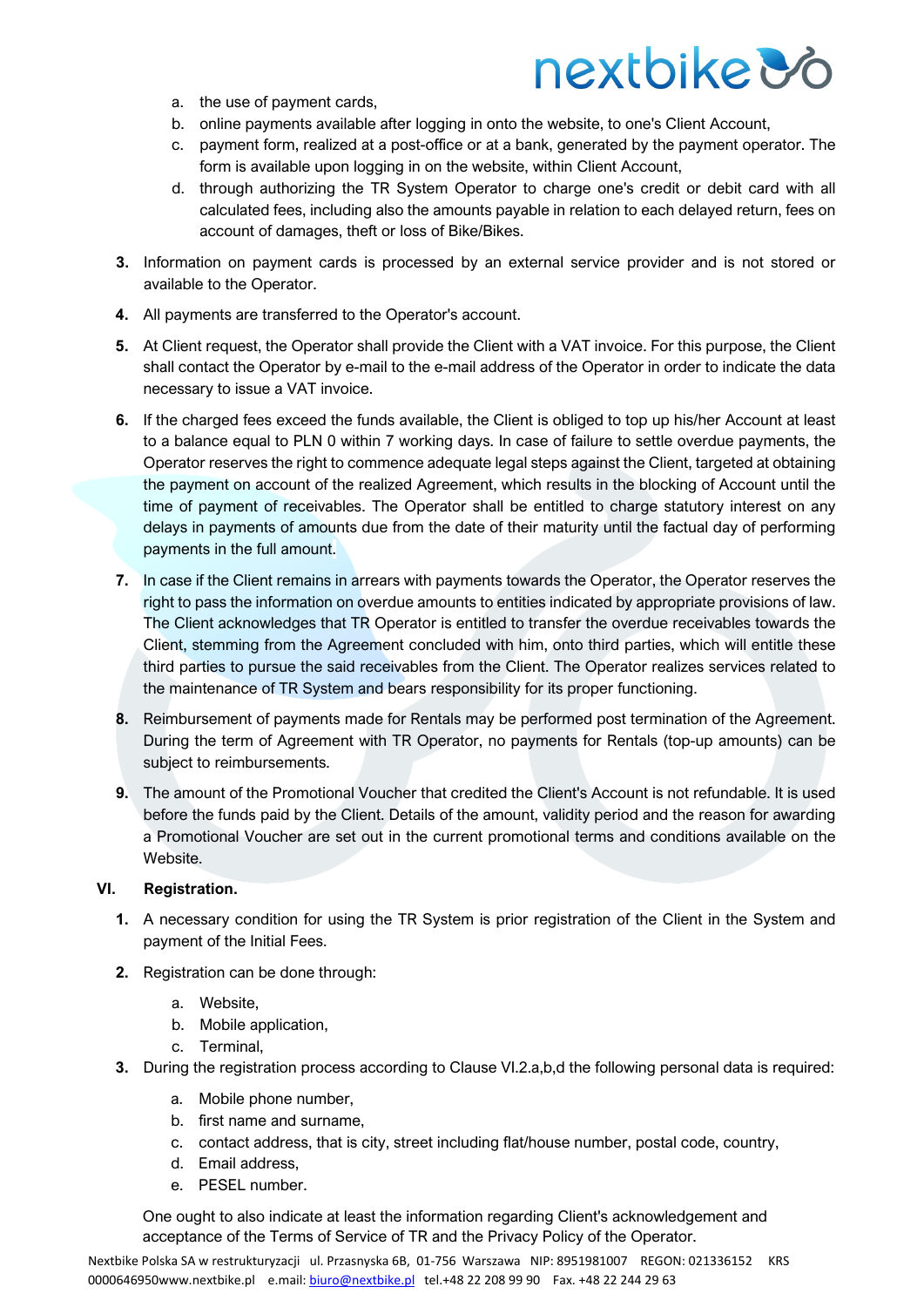

- **4.** During the registration realized through the Terminal indication of the following personal data is required:
	- a. mobile phone number,
	- b. first name and surname,
	- c. email address,
	- d. optional payment card number in the case of payment by credit card with the option of debiting it,

One ought to also indicate at least the information regarding Client's acknowledgement and acceptance of the Terms of Service of TR and the Privacy Policy of the Operator. Other data listed in Clause VI.3.c,d,e, the Client is obliged to complete no later than 24 hours after registration according the information mentioned in the point VI.6

**5.** After successful registration, the Client receives an automatically generated PIN code, which along with the phone number is used to log in to the Account. Login details are sent by SMS to the phone number provided and in the e-mail to the address provided during registration.

To facilitate the process of logging in to the Account and Bike Rental, the Client may connect an RFID card to his or her Client Account. Method of connecting the card with Account is described within the manual available on the website and in BOK.

- **6.** A link will be sent to the e-mail address provided by the Client. The Client must click on the link within 24 hours of receiving the message. Clicking on the link serves the purpose of verifying the correctness of an email address and is one of the elements which must be fulfilled in order to activate Client Account.
- **7.** Failure to fill out the data within 24 hours from registering may result in Account Blockade.
- **8.** Accounts of Users which contain incorrect personal data (i.e. fictitious accounts) with 0 PLN balance resulting from non-performance of the initial fee may automatically be removed from the database.

#### **VII. Rental**

- **1.** Bike rental is possible provided that the Client has an active account status. Active account status is understood as:
	- a. fulfilment of conditions of Clause VI. Registration
	- b. having a minimum amount of 10 PLN on the Client Account, or
	- c. defining at the Terminal, within Nextbike Mobile Application or via the website one's credit card with the possibility of charging as the preferred form of payment, from which the funds will be automatically charged.
- **2.** TR Bikes may be rented by means of:
	- a. Mobile Application,
	- b. Terminal, also with the use of RFID card for identification,
	- c. contact with BOK.
- **3.** Rentals of TR Bikes are possible at any TR Stations.
- **4.** Rentals of TR Bikes commence at the time of Bike release from Electric lock, confirmed by a sound signal. The rental of the TR secured Bicycle starts at the moment of choosing the option of RENTAL at the Terminal or in the application, or at the moment of accepting the order of Renting a Bicycle by an employee of BOK. The Code for the digital lock is available on the display of the Terminal at the time of Bike Rental (Rental at Terminal) or within the application, through Duration of Rental or it is sent via a text message (Rental through BOK).
- **5.** It is the Client's obligation to ensure, prior to commencing the ride, that the bike is suitable for the designated use, in particular, that the tyres of the bike are inflated, and the brakes are in order as well as the lights operate. Once the Bike is released, the Client is obliged to secure the rope in such a way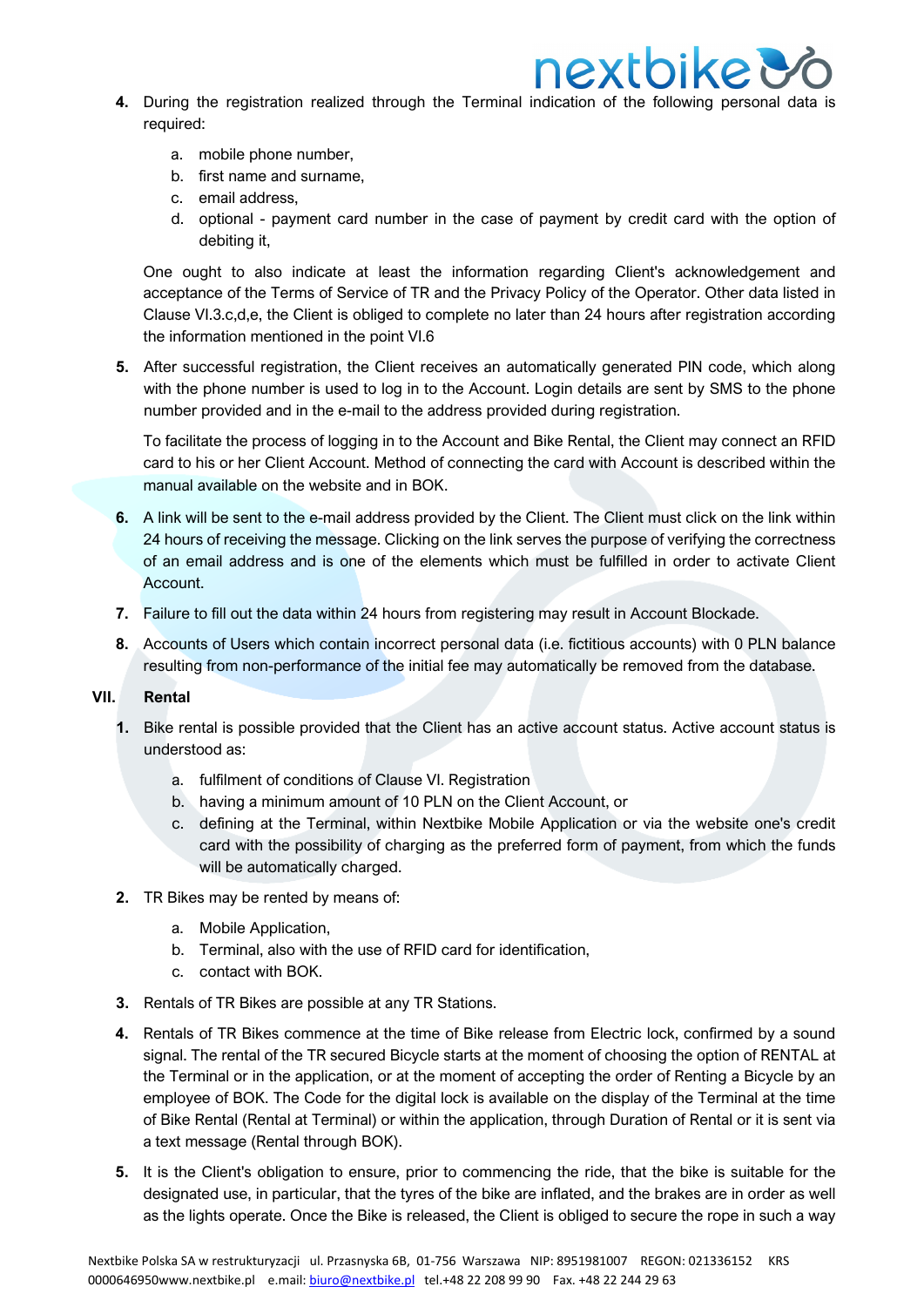so as to prevent it getting into the wheel. In case of lack of a Bicycle clamp, the Client is obliged to contact BOK and inform about its lack.

**nextbike &** 

- **6.** In case of detecting during Bike rental of any technical issues of the Bike, the Client is obliged to return the Bike to the nearest station and immediately report the issue to BOK or through the Mobile Application.
- **7.** In case when during rental of a Bike an accident or collision occurs, the Client is obliged to write a statement or call the Police to the site. Furthermore, in case of occurrence of the above event the Client is obliged to inform BOK of this fact no later than within 24 hours post the event.
- **8.** It is recommended that the Client has a mobile phone with them through which connection may be made with BOK if necessary.
- **9.** The Rented Bike may be used within the User Zone. In the course of Rental, the User may cycle beyond the functional area of User Zone, however, he or she is obliged to return to it prior to completing Rental and return it within the area of User Zone, otherwise the User will be charged with a fee in accordance with Appendix no. 1.

#### **VIII. Duration of Rental**

- **1.** Duration of Rental of the Bike commences at the time of Bike release, in accordance with Clause VII.4 of the Terms of Service. It ends at the time of Bike Return, in accordance with Clause IX.1 of the Terms of Service.
- **2.** The Client is obliged to return the Bike within the maximum Duration of Rental, that is within 12 hours.
- **3.** Exceeding the duration of hours in a single rental causes additional charging of the fee in accordance with Appendix no. 1.

#### **IX. Return**

- **1.** Standard Bike Return is possible at an TR Station, subject to point II.35 of the Regulations, by means of:
	- a. connecting the TR Bike by means of an Adapter to a free Electric lock. correct blocking of the Bike at a stand will be confirmed by a sound signal as well as a physical closing of the Bike in the lock;
	- b. locking by means of a digital lock in case of lack of free Electric locks. The Bike must be connected to a stand by means of a clamp or another correctly secured Bike, located at a given TR Station and the digits of the digital lock need to be shuffled. Subsequently, RETURN option must be selected at the Terminal or within the application and then one must follow the instructions displayed on the Terminal or the messages appearing on the mobile phone.
- **2.** In the event of any difficulties with the TR Bike Return, the Client is obliged to contact BOK, while remaining by the Bike.
- **3.** The Client is obliged to correctly return and secure the bike, as specified in Clause IX.1 of the Terms of Service. Failure to adhere to this obligation may result in:
	- a. calculation of fees for the use of a Bike in accordance with the Price List, and in case of rental exceeding the maximum Rental Duration, calculation of an additional fee in accordance with Appendix no. 1 of the Terms of Service,
	- b. calculation of contractual penalty for loss, theft or damage of a Bike in accordance with Appendix no. 1 to the Terms of Service (depending on the type of Bike),
	- c. charging the fee for leaving the TR System Bicycle without prior securing it at the TR Station, in accordance with Attachment No. 1 to the Terms of Service,
	- d. charging the fee for returning the TR System Bicycle at a place other than a Station, subject to point II.35 of the Regulations, in the User Zone, in accordance with Attachment No. 1 to the Terms of Service,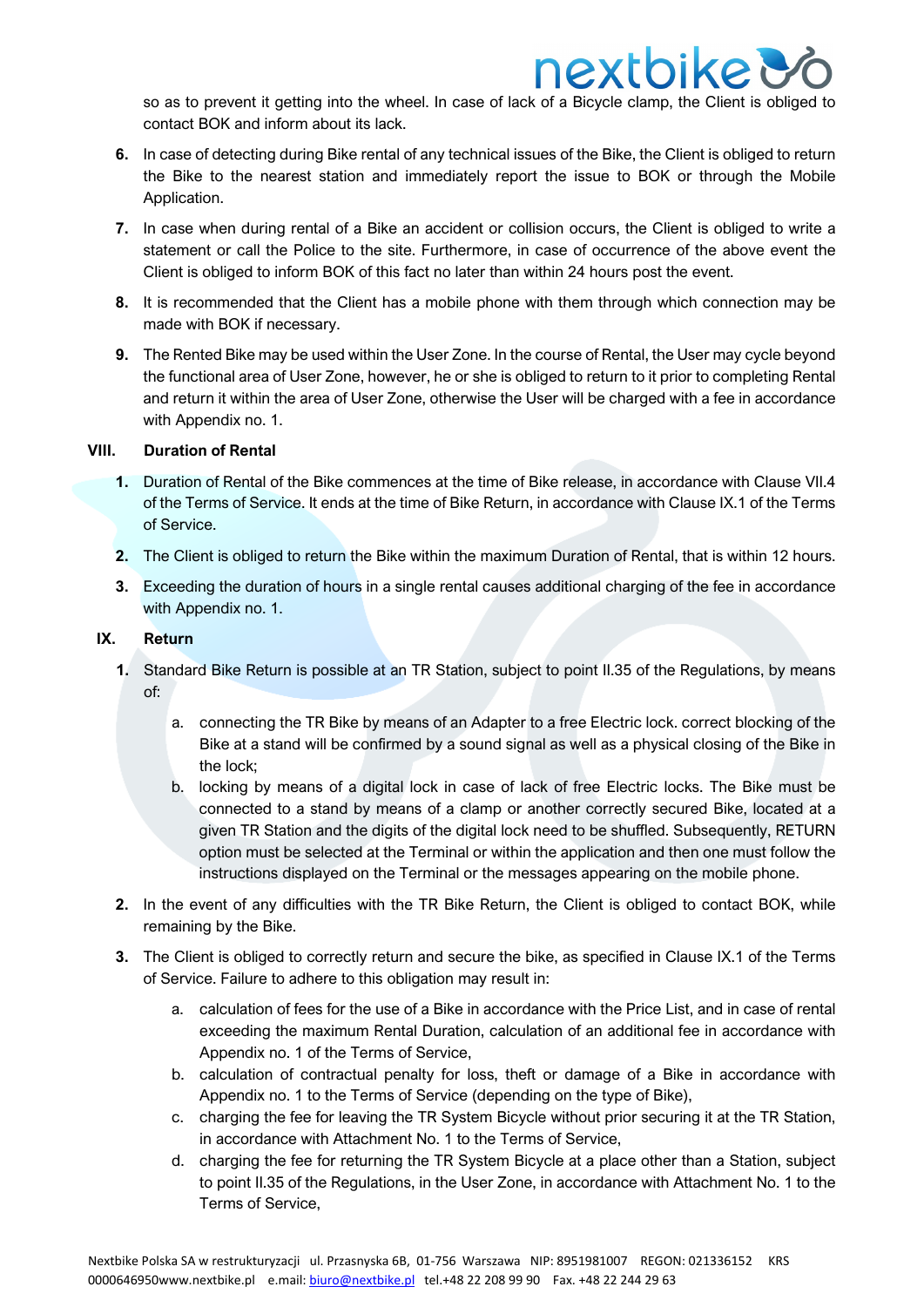- e. charging the fee for returning the TR System Bicycle at a place other than a Station, subject to point II.35 of the Regulations, outside the User Zone, in accordance with Attachment No. 1 to the Terms of Service,
- f. temporary or permanent blocking of Client Account.

Fees sum up.

#### **X. Failures and repairs**

- **1.** Any failures should be reported by phone to BOK or in the Mobile Application immediately after the failure is noticed. In case of any failure preventing further riding, the Client is obliged to stop and notify BOK by phone and, if possible, escort the Bicycle to the nearest TR Station.
- **2.** Self-repairs, modifications or replacements of any parts within the rented Bike are forbidden. The only authorized entity to perform these actions is TR Service.
- **3.** We recommend that the Client should be able to contact BOK at all times during the rental period.

### **XI. Blockade of User Accounts**

- **1.** The Operator reserves the right to temporarily block Client's account in the TR system in case of noncompliance with the conditions of bike use at TR, specified in the hereby Terms of Service.
- **2.** In particular, the account blockade may occur, when the Client:
	- a. failed to provide personal data specified in Clause VI of the Terms of Service.
	- b. uses the Bike not in compliance with its designation,
	- c. leaves the Bike at a place other than an TR Station, subject to point II.35 of the Regulations,
	- d. leaves the Bike unsecured.
- **3.** Account Blockade may also occur in case when the Bike has been lost post its Rental.
- **4.** Permanent Blockade of Client Account prevents any future setting up of subsequent Accounts and constitutes termination of Agreement with the Client due to his/her fault.

#### **XII. Complaints**

- **1.** A complaint is an expression of discontent by a Client on account of the provided service or the course of process related to the provided service and it may be related to a simultaneous demand for correction of the service or a reimbursement of entirety or part of the calculated fee. Submissions which do not contain claims directed at the Operator shall not be considered as complaints.
- **2.** Complaints ought to contain at least such data as: first name, surname, address, telephone number, allowing for Client identification. In case of lack of data that would enable identification of a Client, the Operator will leave such submission unattended.
- **3.** All complaints concerning the services provided on the basis of the Terms of Service may be submitted:
	- a. via electronic means to the email address indicated in Clause I.3,
	- b. via electronic means through the contact form available on the website,
	- c. via telephone,
	- d. via registered letter to the address of the Operator, specified in Clause I.3
	- e. in person at the premises of the Operator.
- **4.** If data contained within the complaint require supplementation, the Operator requests that the complaining person supplements the complaint within the indicated scope prior to reviewing the complaint. Prior to considering complaints, the Operator may also turn to the Client with a request to supplement, at a designated time, data on the Account, indication of which is required by the provisions of the Terms of Service. In case of lack of data, the Operator will leave such submission unattended.
- **5.** The recommended term for submission of complaints amounts to 7 days from the date of occurrence of the event which constitutes the cause of a given complaint.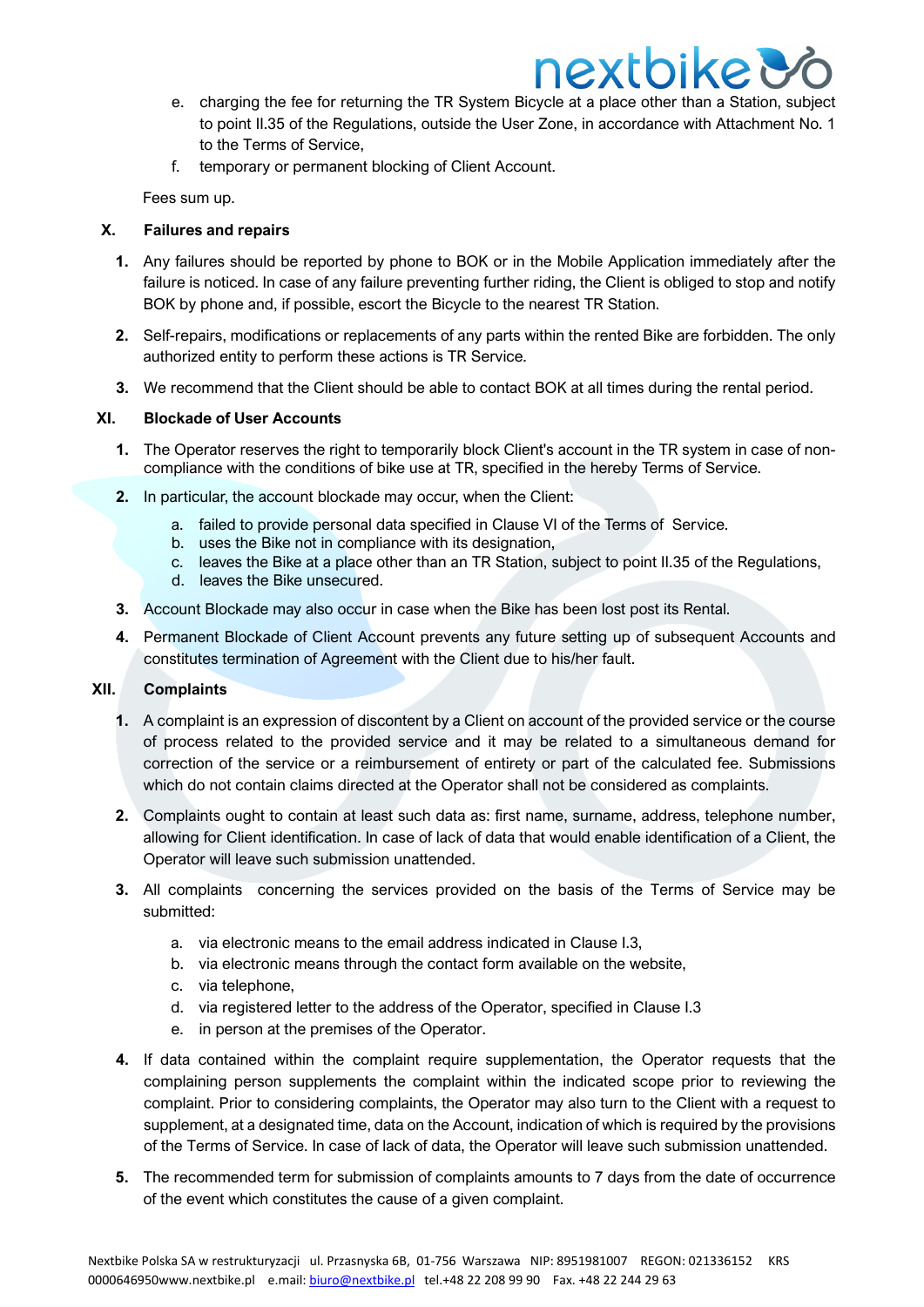

- **6.** Submitting a complaint does not release the Client from the obligation of a timely realization of the obligations towards the Operator.
- **7.** The Operator shall process a complaint within 7 days from the date of obtaining it and in case of matters of more complicated nature, this period may take up to 30 days. In case of the necessity to supplement the complaint the term for reviewing the complaint commences on the day of receipt of documents by the Operator which supplement the complaint, or which provide additional explanations/information. In case of an inability to meet the deadline for the review of a complaint, the Operator will inform the Client of any delays, indicating the cause of a delay (circumstances which must be established) and an expected term for the review of the complaint.
- **8.** Response to a complaint shall be posted to the Client via electronic post or traditional post to the correspondence address in a manner specified in the complaint. The Operator may post a response to an alternative address / email address indicated by the Client submitting the complaint within the correspondence.
- **9.** The Client may appeal against a decision issued by the Operator. The appeal will be considered within 14 days of its receipt by BOK. The appeal ought to be submitted in one of the following manners:
	- a. via electronic means to the email address indicated in Clause I.3,
	- b. via electronic means through the contact form available on the website,
	- c. via registered letter to the postal address of the Operator indicated in Clause I.3,
	- d. in person at the premises of the Operator.
- **10.** The Client may:
	- a. refer the appeal against the Operator's decision directly to BOK within 14 days from the date of receipt of the response to the complaint,
	- b. bring an action against the Operator before a competent common court.

#### **XIII. Termination of Agreement**

- **1.** Withdrawal from Agreement:
	- a. The Client may withdraw from the Agreement concluded with the Operator pursuant to the provisions of law, without giving any reason, within 14 days from the date of its conclusion. The deadline shall be deemed met if, before its expiry, the Client sends a statement of withdrawal from the Agreement to the Operator.
	- b. The Client may withdraw from the Agreement by:
		- i. sending a statement of withdrawal from the Agreement to the Operator, to the e-mail address specified in Clause I.3,
		- ii. sending a written statement on withdrawal from the Agreement to the Operator by registered mail to the postal address specified in Clause I.3. For this purpose, the Client may use the withdrawal form contained in Annex 2 to the Act of 30 May 2014 on Consumer Rights (Journal of Laws 2019, item 134 as amended), but it is not mandatory.
	- c. In case of withdrawal from the Agreement, the Agreement is treated as non-concluded. In case of withdrawal from the Agreement each party is obliged to return to the other party all the items it obtained on the basis of the Agreement. The return of services occurs no later than within 14 days from the day of receipt by the Operator of the declaration regarding withdrawal from the Agreement. Reimbursement performed by means of such methods of payment which were used by the Client in the course of initial transaction, unless the Client indicates another solution within the declaration of withdrawal from Agreement.
	- d. Should, pursuant to the demand of the Client, the execution of service commence prior to the expiry of the term of withdrawal from Agreement, the User is obliged to pay for the services fulfilled until the moment of withdrawal from Agreement. The return of services occurs no later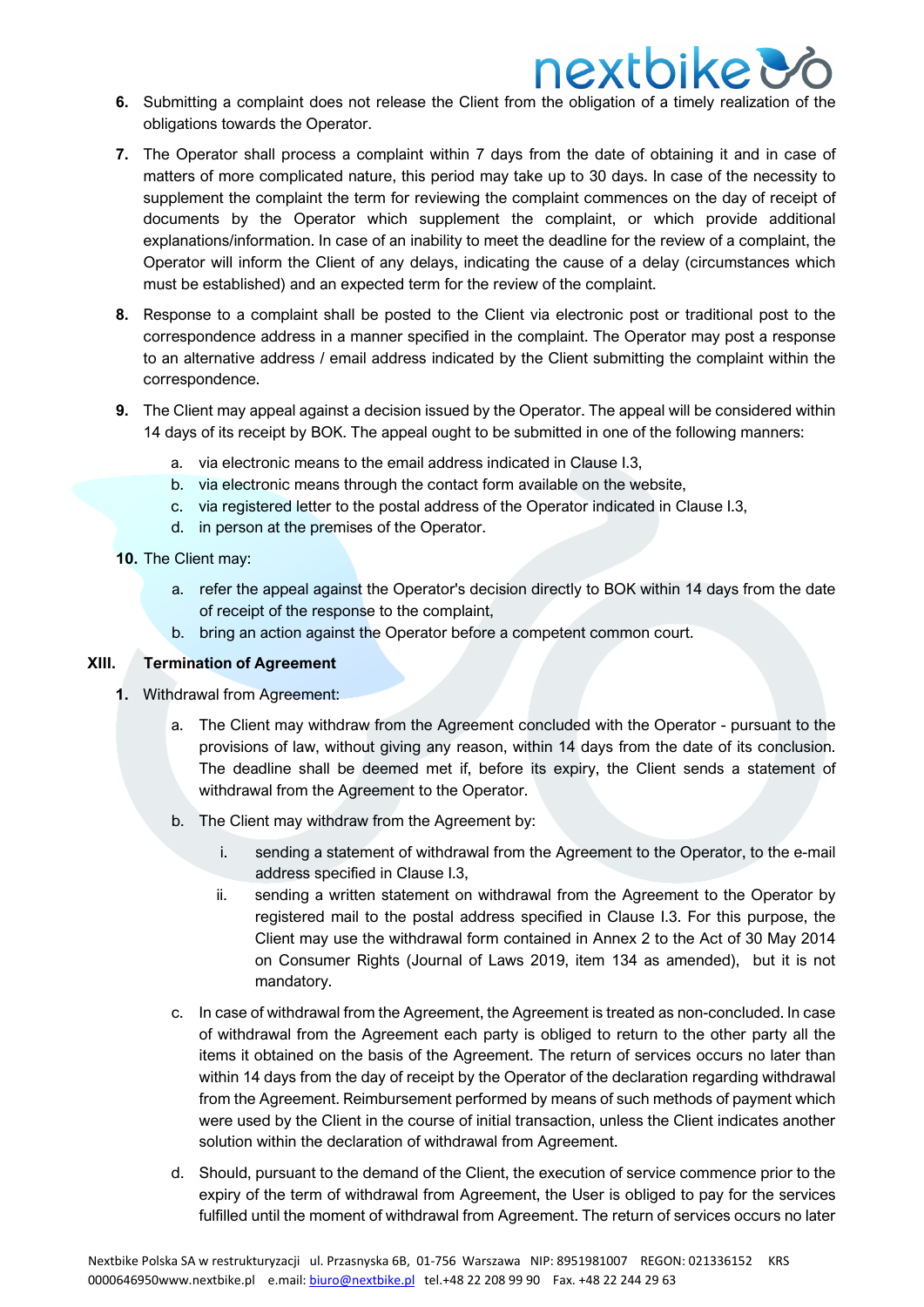

than within 14 days from the day of receipt by the Operator of the declaration regarding withdrawal from the Agreement.

- **2.** Termination of the Agreement upon application of the Client
	- a. The Client has the right to terminate the Agreement. Termination may be submitted by the Client in the following manner:
		- i. via electronic means to the email address indicated in Clause I.3,
		- ii. via electronic means through the contact form available on the website,
		- iii. via registered letter to the address of the Operator indicated in Clause I.3,
		- iv. in person at the premises of the Operator.
	- b. The termination of Agreement takes effect immediately, within 14 days from the date of receipt of the termination by the Operator. Liquidation by the Operator of Client Account within the TR System shall be the result of Agreement termination.
	- c. Prior to terminating the Agreement the Client is obliged to top up the means on the Client Account to reach the balance of 0 PLN. Termination of Agreement in a situation where Client Account balance is negative shall remain without effect on the Operator's right to pursue the amount equal to the unsettled liabilities of the Client for the Operator's provision of services.
	- d. If the funds on the Client Account exceed 0 PLN on the day of Agreement termination they will be reimbursed to the bank account indicated by the Client, unless the Client consented to an alternative solution within Termination of Agreement. The termination of the Agreement takes effect immediately, within 30 days from the date of receipt of the termination by the Operator. In case when reimbursement of funds is related to the necessity of incurring additional costs on the side of the Operator in the form of transfer costs, these costs shall be deducted from the means to the reimbursement of which the Client is entitled.
- **3.** The Operator may terminate the Agreement subject to the 7-day notice period (seven days) in the event of occurrence of a significant cause, such as in particular: liquidation of the TR System or ceasing of operations or change of the scope of TR System operations.
- **4.** Termination of Agreement for the provision of services via electronic means by the Operator shall occur through sending a statement of termination of Agreement for the provision of services via electronic means to the electronic post address of the User specified in Client Account or via submission of a declaration to the User in any other manner.
- **5.** Subject to clause 6 above, the consequence of termination of Agreement shall be the liquidation of Client Account by the Operator.
- **6.** In case when during the term of the hereby Agreement the User has availed of bike rental in other cities on the basis of the principle of compatibility of Systems, in accordance with Clause I (4) of the Terms of Service and in the framework of registration to that subsequent service he or she did not set up a new account, Client Account shall not be liquidated. The service of Client Account shall continue to be provided according to the conditions specified in the Terms of Service indicated above for the subsequent service which, as per the rule of compatibility, the User used, including in particular the means on the Account will remain available to be used under this service.
- **7.** If the User, after termination of Agreement, continues to use Client Account according to the rules specified in Clause 6 above, he or she shall be obliged to make payments stemming from the Terms of Service of a given service, excluding payment of the initial fee according to the conditions specified in the Terms of Service of a given service.
- **8.** In case when Client Account is liquidated, provided that the means of Client Account exceed PLN 0 on the day of Agreement termination, these shall be returned to the bank account specified by the User. The termination of the Agreement takes effect immediately, within 30 days from the date of receipt of the termination by the Operator. In case when reimbursement of funds is related to the necessity of incurring additional costs on the side of the Operator in the form of transfer costs, these costs shall be deducted from the means to the reimbursement of which the Client is entitled.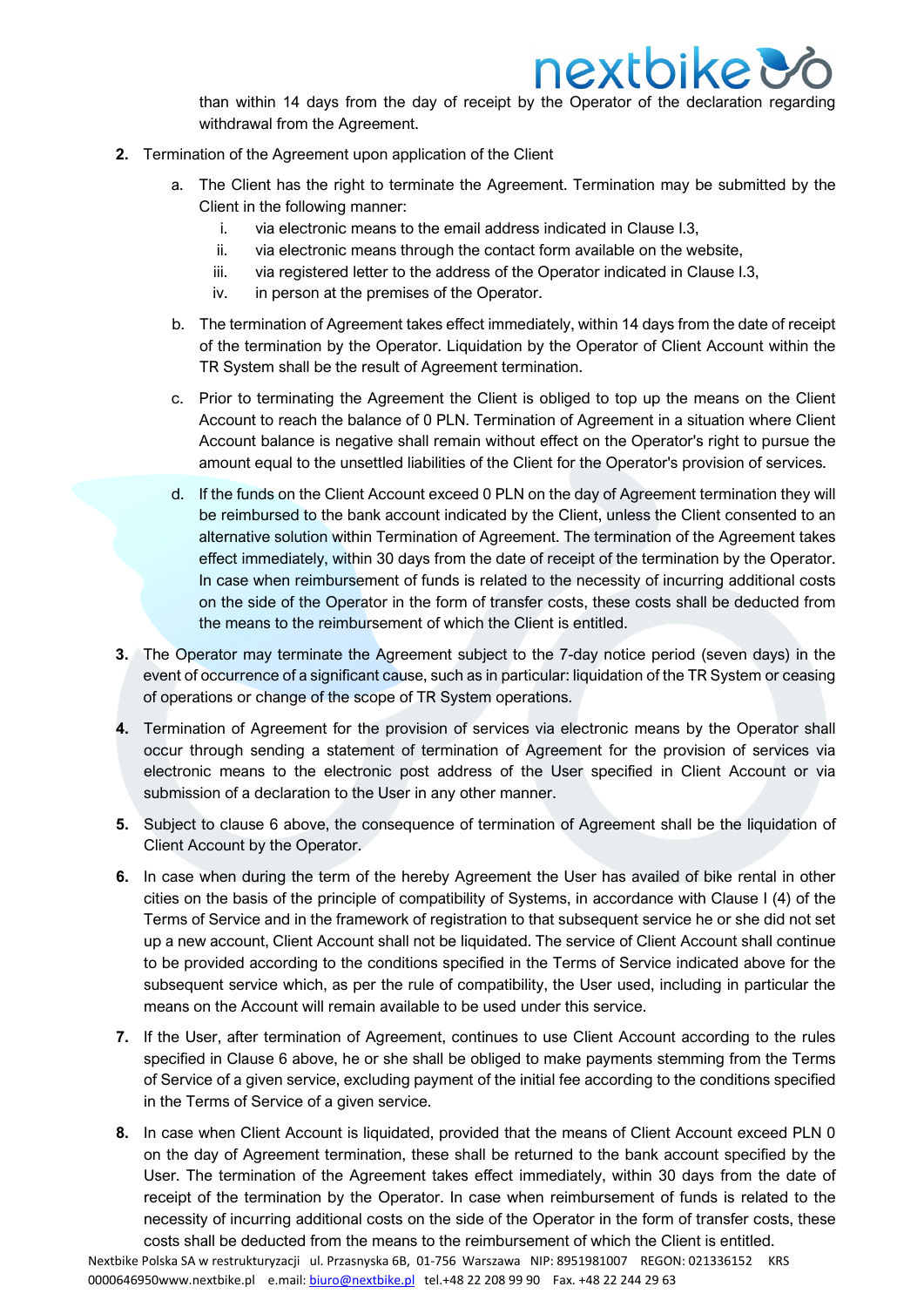# nextbike *Vo*

#### **XIV. Final provisions**

- **1.** The acceptance of the hereby Terms of Service and Rental of a Bike indicates: a declaration of the health state which ensures safe movement on a Bike; ability to ride a Bike; possession of permissions required by provisions of law and knowledge of road traffic provisions.
- **2.** The Operator reserves the right to terminate the Agreement with a notice of 14 days in case the Client breaches the provisions of the hereby Terms of Service (i.e. lack of acceptance of the new Terms of Service, non-return of a bike at the required time) while the Client is entitled, in respect of the Operator, to submit claims related to the return of means on the Client Account, provided that they were not used by the Operator previously to cover the payable liabilities chargeable to the Client.
- **3.** The Operator is authorized to introduce changes to the Terms of Service or Privacy Policy effective in the future. The information regarding changes to the hereby Terms of Service or to the Privacy Policy will be sent to Client's email address indicated upon registration. Lack of written information of lack of acceptance of the change to Terms of Service or Privacy Policy sent to CC within 14 days from the day of its posting to the Client indicates acceptance of introduced changes within Terms of Service by the Client. Written information of the lack of acceptance by the Client of changes to the Terms of Service or Privacy Policy shall constitute termination of the Agreement by the Client.
- **4.** For all matters unresolved in the hereby Terms of Service the binding legal provisions shall apply, and in particular, the provisions of the Civil Code and the Act on Road Traffic.
- **5.** In case of any discrepancies between the Polish and the foreign language version of the Terms of Service, the Polish version of the document shall prevail.

| Pricelist for Standard, Children, Tricycle, Cargo and Tandem bikes      |                                |                  |                       |  |  |  |
|-------------------------------------------------------------------------|--------------------------------|------------------|-----------------------|--|--|--|
| Payment for rental<br>Amounts from individual time<br>ranges<br>Sum up. | <b>Time range</b>              |                  | <b>Gross</b><br>value |  |  |  |
|                                                                         | from 1 to 15 minutes           |                  | no fees               |  |  |  |
|                                                                         | from 16 to 60 minutes          |                  | PLN <sub>1</sub>      |  |  |  |
|                                                                         | from 61 to 120 minutes         |                  | PLN <sub>2</sub>      |  |  |  |
|                                                                         | from 121 to 180 minutes        |                  | PLN <sub>3</sub>      |  |  |  |
|                                                                         | each subsequent commenced hour |                  | PLN <sub>4</sub>      |  |  |  |
| Fee for exceeding the 12 hour limit of rental                           |                                |                  | <b>PLN 200</b>        |  |  |  |
| Fee for theft, loss or damage of                                        |                                | children 6+ bike | <b>PLN 1900</b>       |  |  |  |
|                                                                         |                                | standard bike    | <b>PLN 2000</b>       |  |  |  |
|                                                                         |                                | tricycle bike    | <b>PLN 4200</b>       |  |  |  |
|                                                                         |                                | cargo bike       | <b>PLN 7000</b>       |  |  |  |
|                                                                         |                                | tandem bike      | <b>PLN 7000</b>       |  |  |  |

#### **Appendix no. 1 Pricelist and Table of Additional Fees**

#### **Additional fees**

| Initial fee                                                    | <b>PLN 10</b> |
|----------------------------------------------------------------|---------------|
| Letter notification regarding a breach to the Terms of Service | <b>PLN 10</b> |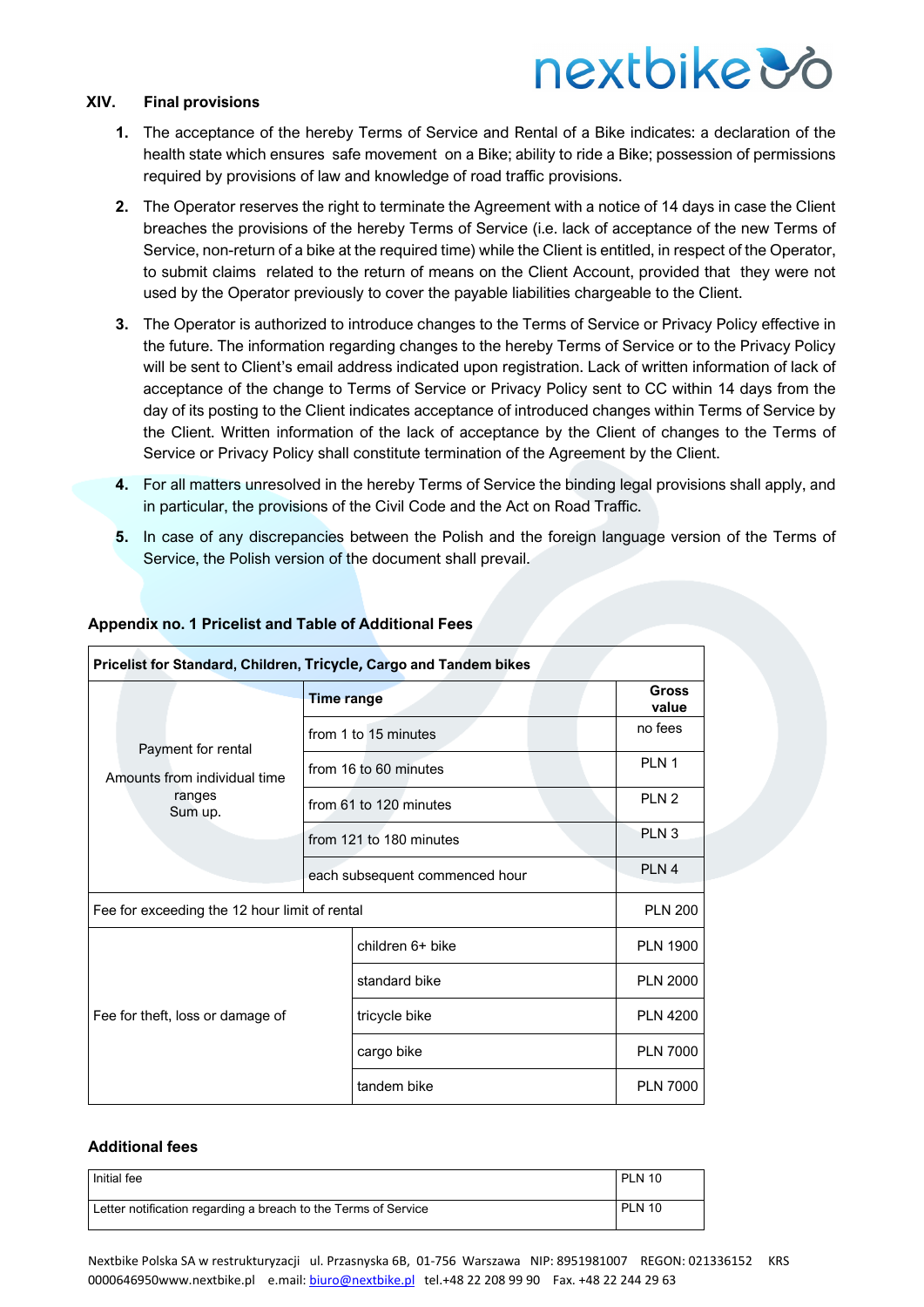|                                                                                                                           | $\blacksquare$ |
|---------------------------------------------------------------------------------------------------------------------------|----------------|
| Using the Bike for commercial purposes                                                                                    | <b>PLN 200</b> |
| Ride on a Bike by a greater than allowable number of persons for a given type of Bike                                     | <b>PLN 100</b> |
| Removal of applied protections                                                                                            | <b>PLN 200</b> |
| Non-authorized ride                                                                                                       | <b>PLN 100</b> |
| Leaving the Bike at a Station without protection                                                                          | <b>PLN 100</b> |
| Leaving the Bike in a different place than the Station, subject to point II.35 of the Regulations,<br>in the User Zone    | <b>PLN 180</b> |
| Leaving the Bicycle in a place other than the Station, subject to point II.35 of the Regulations,<br>outside the Use Zone | <b>PLN 500</b> |

Fees indicated in the tables are VAT tax inclusive.

#### **Appendix no. 2 Costs of repair and restoring of a bike at TR System**

| Name                               | Unit of<br>measurement | Price                | <b>VAT 23%</b>  | Total                |
|------------------------------------|------------------------|----------------------|-----------------|----------------------|
| Fork adapter                       | piece                  | 84.00 PLN            | 19.32 PLN       | 103.32<br>PLN        |
| Front mudguard                     | piece                  | 9.50 PLN             | 2.19 PLN        | 11.69 PLN            |
| Back mudguard                      | piece                  | 9.50 PLN             | 2.19 PLN        | 11.69 PLN            |
| Chip                               | piece                  | 24.78 PLN            | 5.70 PLN        | 30.48 PLN            |
| Tube 26×2.125                      | piece                  | 8.40 PLN             | 1.93 PLN        | 10.33 PLN            |
| <b>Bell</b>                        | piece                  | 3.60 PLN             | 0.83 PLN        | 4.43 PLN             |
| Brake lever, right side            | piece                  | 9.92 PLN             | 2.28 PLN        | <b>12.20 PLN</b>     |
| Pipe TP-06 Allu. Regulated/ Silver | piece                  | 0.60 PLN             | 0.14 PLN        | 0.74 PLN             |
| child seat with adapter            | Piece                  | 612,14<br><b>PLN</b> | 140,79<br>PLN   | 752,93<br><b>PLN</b> |
| Roller brake                       | piece                  | 134.90<br><b>PLN</b> | 31.03 PLN       | 165.93<br>PLN        |
| <b>Bars</b>                        | piece                  | 17.81 PLN            | 4.10 PLN        | 21.91 PLN            |
| Brake pads                         | piece                  | 4.70 PLN             | 1.08 PLN        | 5.78 PLN             |
| Set of brakes (clamps)             | piece                  | 15.57 PLN            | 3.58 PLN        | 19.15 PLN            |
| Left crank                         | piece                  | 19.50 PLN            | 4.49 PLN        | 23.99 PLN            |
| Crank with rack                    | piece                  | 28.00 PLN            | 6.44 PLN        | 34.44 PLN            |
| connection block                   | piece                  | 6.30 PLN             | <b>1.45 PLN</b> | 7.75 PLN             |
| Basket                             | piece                  | 8.85 PLN             | 2.04 PLN        | 10.89 PLN            |
| Front light                        | piece                  | 19.93 PLN            | 4.58 PLN        | 24.51 PLN            |
| <b>Back light</b>                  | piece                  | 11.63 PLN            | 2.67 PLN        | 14.30 PLN            |
| Brake line (band)                  | piece                  | 2.46 PLN             | 0.57 PLN        | 3.03 PLN             |
| Line (band) of rear dérailleur     | piece                  | 1.90 PLN             | 0.44 PLN        | 2.34 PLN             |
| Chain                              | piece                  | 5.70 PLN             | 1.31 PLN        | 7.01 PLN             |
| Basket fix                         | piece                  | 18.06 PLN            | 4.15 PLN        | 22.21 PLN            |
| Chain guard fix                    | piece                  | 6.72 PLN             | 1.55 PLN        | 8.27 PLN             |
| <b>Back reflector</b>              | piece                  | $1.59$ PLN           | 0.37 PLN        | 1.96 PLN             |
| Tyre (26 x 2.125)                  | piece                  | 27.41 PLN            | 6.30 PLN        | 33.71 PLN            |
| Carrier guard (back)               | piece                  | 24.61 PLN            | 5.66 PLN        | 30.27 PLN            |
| Chain guard                        | piece                  | 5.70 PLN             | 1.31 PLN        | 7.01 PLN             |
| Brake line shell                   | meters                 | 1.67 PLN             | 0.38 PLN        | 2.05 PLN             |
| Rear derailleur shell              | meters                 | 2.11 PLN             | 0.49 PLN        | 2.60 PLN             |
| Set of pedals                      | piece                  | 13.26 PLN            | 3.05 PLN        | 16.31 PLN            |
| Front hub (dynamic)                | piece                  | 164.90<br>PLN        | 37.93 PLN       | 202.83<br>PLN        |
| Back hub                           | piece                  | 130.05<br><b>PLN</b> | 29.91 PLN       | 159.96<br><b>PLN</b> |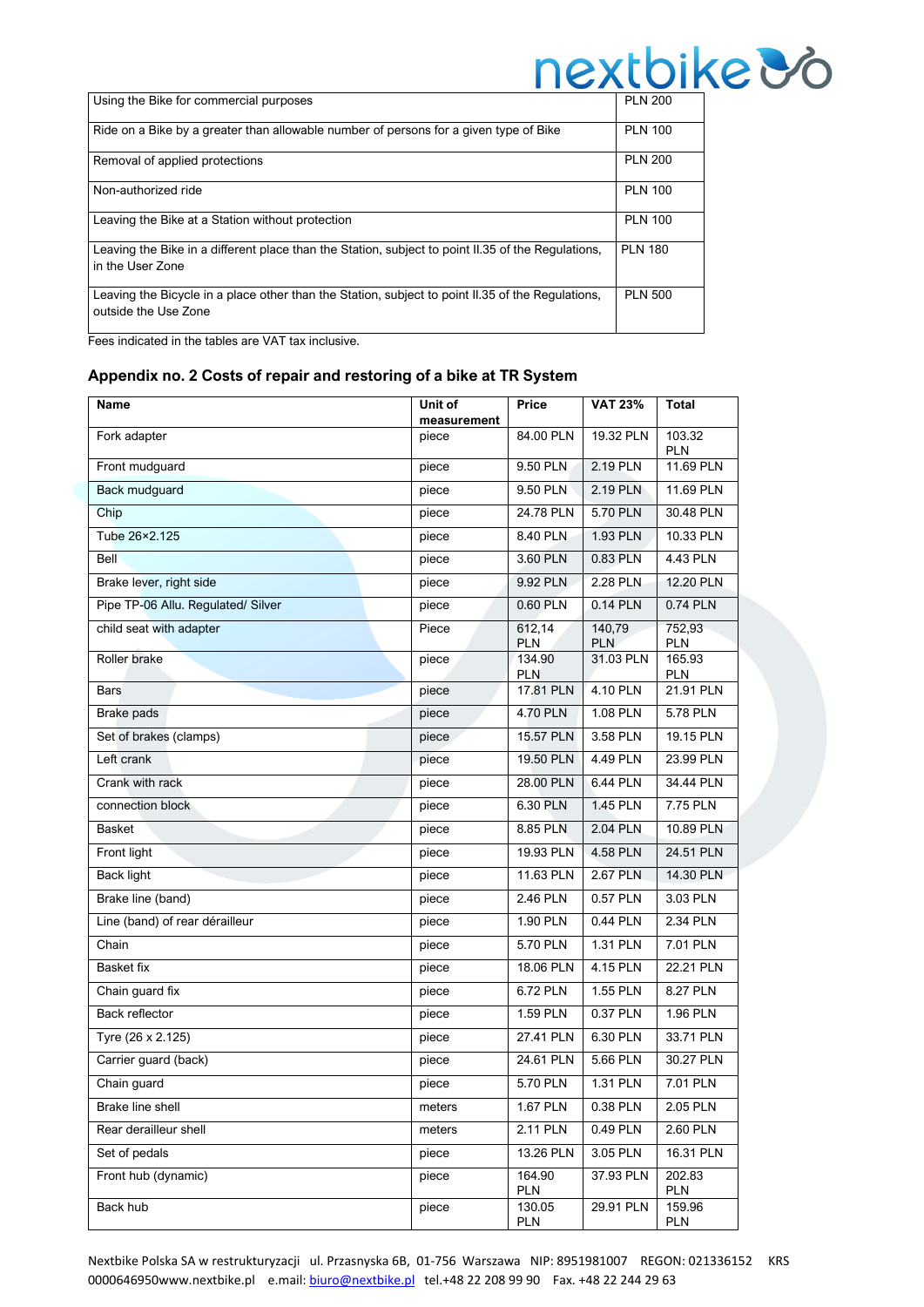|                                      |        |                      |                      | <b>I IVAWIN</b>      |
|--------------------------------------|--------|----------------------|----------------------|----------------------|
| Rear derailleur pusher               | piece  | 8.87 PLN             | 2.04 PLN             | 10.91 PLN            |
| Front tyre with dynamo               | piece  | 196.00               | 45.08 PLN            | 241.08               |
|                                      |        | <b>PLN</b>           |                      | <b>PLN</b>           |
| Rear derailleur with steering module | piece  | 20.40 PLN            | 4.70 PLN             | 25.10 PLN            |
| Lamp cables                          | meters | 5.12 PLN             | 1.18 PLN             | 6.30 PLN             |
| <b>Bike frame</b>                    | piece  | 457.38<br><b>PLN</b> | 105.20<br><b>PLN</b> | 562.58<br><b>PLN</b> |
| Left handle                          | piece  | 5.49 PLN             | 1.26 PLN             | 6.75 PLN             |
| Right handle                         | piece  | 4.71 PLN             | 1.08 PLN             | 5.79 PLN             |
| Saddle                               | piece  | 15.30 PLN            | 3.52 PLN             | 18.82 PLN            |
| Advertisement sides                  | piece  | 33.60 PLN            | 7.73 PLN             | 41.33 PLN            |
| <b>Headsets</b>                      | piece  | 5.69 PLN             | 1.31 PLN             | 7.00 PLN             |
| Footer/ support                      | piece  | 14.40 PLN            | 3.31 PLN             | 17.71 PLN            |
| Support 115mm                        | piece  | 12.56 PLN            | 2.89 PLN             | 15.45 PLN            |
| Front spoke                          | piece  | 0.27 PLN             | 0.06 PLN             | 0.33 PLN             |
| Back spoke                           | piece  | $0.27$ PLN           | 0.06 PLN             | 0.33 PLN             |
| seat pillar                          | piece  | 15.63 PLN            | 3.59 PLN             | 19.22 PLN            |
| Roller brake screw                   | piece  | 19.90 PLN            | 4.58 PLN             | 24.48 PLN            |
| Brake lever adjusting screw          | piece  | 0.62 PLN             | 0.14 PLN             | $0.76$ PLN           |
| Back 3 speed wheel                   | piece  | 148.50<br><b>PLN</b> | 34.16 PLN            | 182.66<br><b>PLN</b> |
| Fork                                 | piece  | 43.00 PLN            | 9.89 PLN             | 52.89 PLN            |
| Handlebar stem                       | piece  | 16.93 PLN            | 3.89 PLN             | 20.82 PLN            |
| seat tube                            | piece  | 6.00 PLN             | <b>1.38 PLN</b>      | 7.38 PLN             |
| Lock code ABUS                       | piece  | 56.10 PLN            | 12.90 PLN            | 69.00 PLN            |
| Electric lock                        | piece  | 672.00<br><b>PLN</b> | 154.56<br><b>PLN</b> | 826.56<br><b>PLN</b> |

\*may be subject to changes

#### **Attachment no. 3 Rules for using a standard bike with a child seat**

1. The maximum weight for a Bike with a child seat cannot exceed 114 kg.

2. The use of a Bike equipped with a child seat is possible only under the supervision of the child's legal guardian who has an account in the TR System. The legal guardian is obliged to properly secure the child in the seat in due to the instructions for use placed on the seat.

3. In case of doubts as to the method of proper securing of the child in the seat, the Client should contact the Customer Service Center by phone.

4. Bikes with a child seat are intended for the transport of children weighing from 9 kg to 22 kg, who are able to sit without assistance for a longer period of time, at least as long as the duration of a bike trip.

5. Before placing the child in the seat, make sure that the seat, bike mounting mechanism and limiting elements ensuring the child's safety during the ride are not damaged, and do not show signs of damage or are loose and are firmly attached to the bicycle. It is also recommended to check the temperature of the seat (if it is not excessive, e.g. due to direct sunlight). In the event of observing any irregularities, and in particular in the event of a defect in the seat or defective installation of the seat to the bike, the TR System User should notify the Operator of the above via the Customer Service Center, and the use of the child seat is prohibited.

6. The legal guardian takes full responsibility for the child during the rental of a Bike with a child seat.

7. Children in the seats should wear an appropriate protective helmet (it is not a bike accessory). It should be remembered that children should be equipped with appropriate clothing protecting against weather conditions, e.g. rain or sunlight.